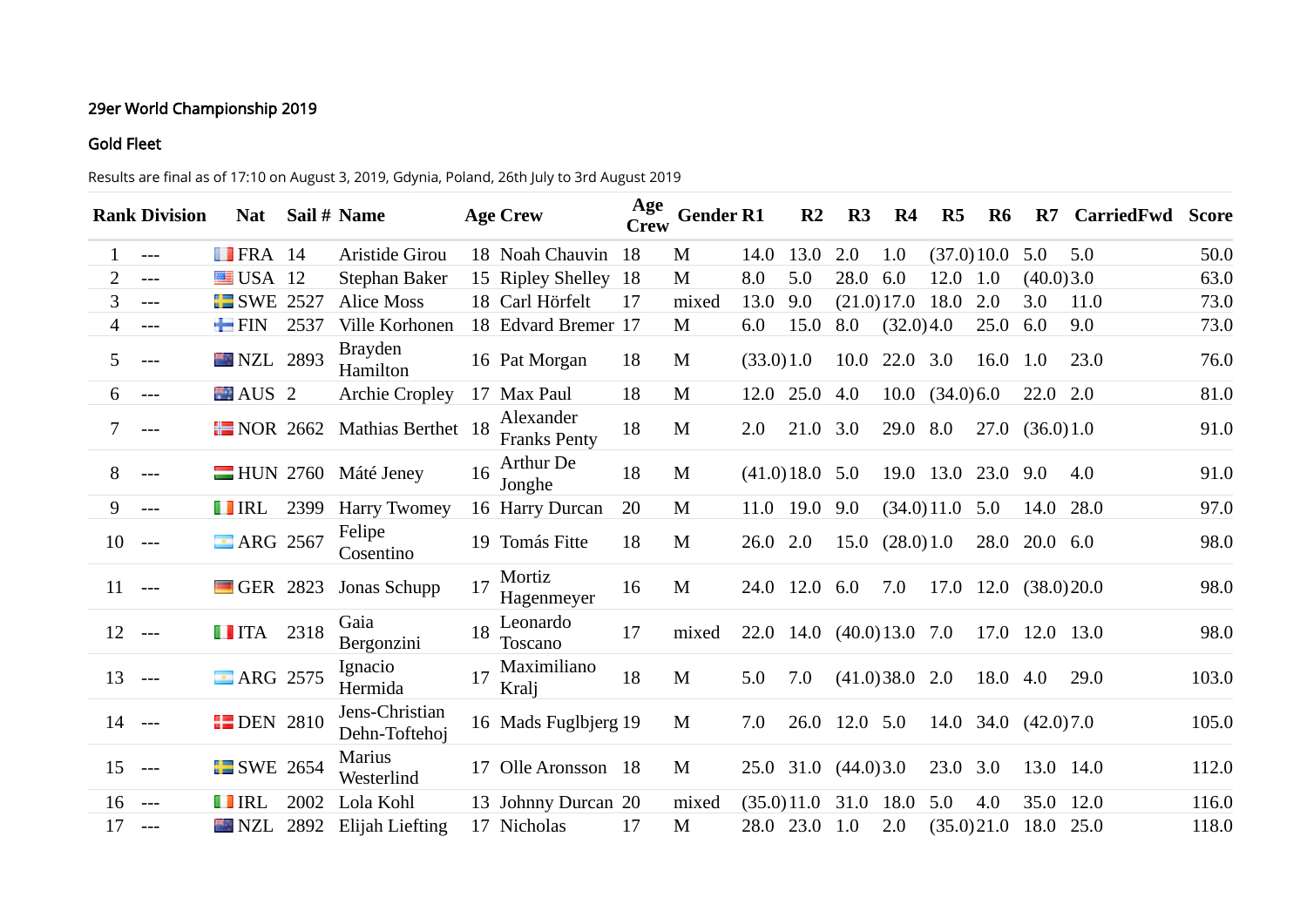|          | <b>Rank Division</b> | <b>Nat</b>              |      | Sail # Name                                    |    | <b>Age Crew</b>              | Age<br><b>Crew</b> | <b>Gender R1</b> |           | R <sub>2</sub>            | R <sub>3</sub> | R <sub>4</sub>                      | $\mathbf{R}5$                              | R6                 | $\mathbf{R}$                        | <b>CarriedFwd Score</b> |       |
|----------|----------------------|-------------------------|------|------------------------------------------------|----|------------------------------|--------------------|------------------|-----------|---------------------------|----------------|-------------------------------------|--------------------------------------------|--------------------|-------------------------------------|-------------------------|-------|
|          |                      |                         |      |                                                |    | Frewin                       |                    |                  |           |                           |                |                                     |                                            |                    |                                     |                         |       |
| $18$ --- |                      |                         |      | <b>EGBR</b> 2900 Ewan Wilson                   | 16 | Finley<br>Armstrong          | 18                 | M                |           |                           |                |                                     | 20.0 17.0 25.0 26.0 (27.0) 24.0 2.0        |                    |                                     | 8.0                     | 122.0 |
| 19       | $---$                | ESP                     |      | 2668 Yoel Hernandez 18                         |    | Paula Barrio<br>García       | 18                 | mixed            |           |                           |                |                                     | $(42.0)29.0$ 16.0 25.0 10.0 15.0 17.0 10.0 |                    |                                     |                         | 122.0 |
| 20       | $---$                | GER 2505                |      | Christoph<br>Winkelhausen                      |    | 18 Rickmer Lenk 18           |                    | M                |           | (40.0)27.0                |                | 11.0 12.0 6.0                       |                                            |                    | 13.0 39.0                           | 18.0                    | 126.0 |
| 21       | U17                  | $\blacksquare$ AUS 23   |      | <b>Axel Fleet</b>                              |    | 16 Kieran Bucktin 16         |                    | M                |           | 15.0 22.0                 | 18.0 4.0       |                                     |                                            |                    | $(39.0)36.0$ 23.0 17.0              |                         | 135.0 |
| 22       | $---$                | ESP                     | 2725 | <b>Enrique Seattle</b><br><b>Urios Salinas</b> |    | Filippo Binetti<br>Pozzi     | 16                 | M                | 4.0       | 10.0                      |                |                                     | 27.0 27.0 19.0 (29.0) 29.0 22.0            |                    |                                     |                         | 138.0 |
| 23       | $---$                | $NED$ 2484              |      | Dolf<br>Hendriksen                             | 18 | Wiebrand De<br>Vos           | 17                 | M                | 17.0 4.0  |                           | 29.0 8.0       |                                     |                                            |                    | $(38.0)26.0$ 31.0 27.0              |                         | 142.0 |
| 24 ---   |                      | <b>SWE 2805</b>         |      | Martina<br>Carlsson                            | 17 | Amanda<br>Ljunggren          | 17                 | $\mathbf{F}$     | 3.0       | 8.0                       |                |                                     | 36.0 (44.0) 24.0 22.0 24.0 33.0            |                    |                                     |                         | 150.0 |
| 25       | $---$                | <b>• BRA</b> 1808       |      | Nicolas Bernal                                 | 17 | Gabriel<br>Michaelis         | 18                 | M                | 21.0 6.0  |                           |                |                                     | 20.0 14.0 31.0 (37.0) 37.0 26.0            |                    |                                     |                         | 155.0 |
| 26       | $---$                | <b>MLT</b> 2948         |      | Antonia<br>Schultheis                          |    | Victoria<br>Schultheis       | 18                 | $\mathbf{F}$     |           | 32.0 36.0 34.0 (39.0) 9.0 |                |                                     |                                            | 9.0                |                                     | 19.0 16.0               | 155.0 |
| 27       | $---$                | $\blacksquare$ DEN 2825 |      | Malthe Ebdrup                                  |    | 16 Peter Joos                | 17                 | M                | 30.0      |                           |                |                                     | $(33.0)13.0$ 15.0 25.0 19.0                |                    | 15.0                                | 38.0                    | 155.0 |
| 28       | $---$                |                         |      | USA 1438 Ryan Satterberg 14                    |    | Payne<br>Donaldson           | 18                 | M                | 27.0      |                           |                |                                     | 30.0 24.0 23.0 (32.0) 8.0                  |                    |                                     | 21.0 24.0               | 157.0 |
| 29       | $---$                |                         |      | GER 2845 Finn Walter                           | 17 | Marcus<br><b>Borlinghaus</b> | 16                 | M                | 1.0       |                           |                | 16.0 32.0 20.0 41.0                 |                                            | BFD)               | $\frac{(46.0)}{270}$ 28.0 21.0      |                         | 159.0 |
| 30       | $---$                | $\blacksquare$ RUS 2719 |      | Dmitrii Lazdin                                 |    | 17 Nikita Kanafev 19         |                    | M                | 31.0      | 35.0 19.0 16.0 30.0       |                |                                     |                                            |                    | $\frac{1000}{\text{BFD}}$ 11.0 19.0 |                         | 161.0 |
| 31       | $---$                | $\Box$ SWE 2820         |      | Oscar<br>Andersson                             |    | 17 Carl-Johan<br>Leuckfeld   | 19                 | M                | 9.0       |                           | 37.0 14.0 9.0  |                                     | 20.0                                       |                    | $\frac{(46.0)}{BFD}$ 43.0 41.0      |                         | 173.0 |
| 32       | $---$                | <b>EGBR</b> 2828        |      | <b>Tom Storey</b>                              |    | 16 Pierce Harris             | 17                 | M                | (37.0)3.0 |                           | 22.0           | 30.0 16.0                           |                                            |                    | 33.0 26.0                           | 45.0                    | 175.0 |
| 33       | U17                  |                         |      | FRA 2509 Raphael Thoisy 16 Tristan Berthier 16 |    |                              |                    | M                | 19.0      |                           |                | $\frac{(46.0)}{BFD}$ 35.0 37.0 22.0 |                                            | 46.0<br><b>BFD</b> | 8.0                                 | 15.0                    | 182.0 |